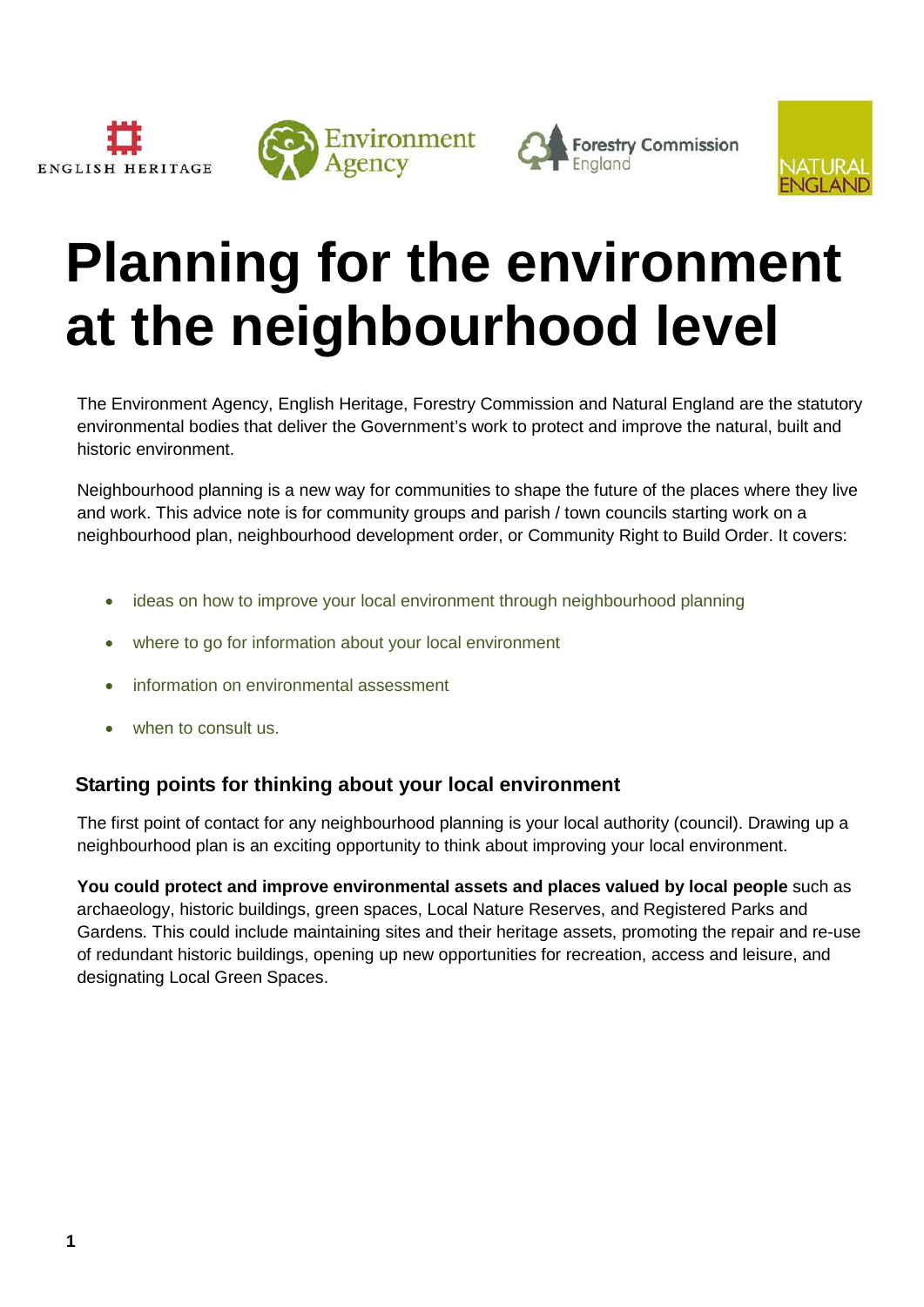#### **Publication code: GEHO0212BWAZ-E-E**



#### **Improving local heritage within the community**

Arnos Vale is a 45-acre cemetery in the centre of Bristol and is one of the best examples of a Victorian 'Arcadian' garden cemetery. Opened in 1839, it remains a working cemetery and also a heritage attraction and highly valued green space. The cemetery was passed to the Arnos Vale Cemetery Trust in 2003 after falling into decay and closing. Investment was secured from Heritage Lottery Fund, English Heritage and other charitable funders and matched in volunteer hours. Since then the restoration programme has restored some of the listed buildings and monuments, and the Estate is now well managed with habitats and wildlife conserved. Visitor facilities together with learning and interpretation resources have been developed to promote the history, landscape and biodiversity of the site.

**Did you know?** Local Authorities maintain a Historic Environment Record (often available online) with details of all designated heritage assets and other known archaeological sites, historic buildings, landscapes and sites of local value.

**You could identify opportunities for new green spaces or improvements to public space through new development.** This could include linking open spaces to make 'green corridors' for people and wildlife, planting trees, or making improvements to local waterways. You could also encourage good design to ensure that new development reflects and complements the character of the area.



#### **Adapting to climate risks and creating green space**

Mayesbrook Park in East London is a 45 hectare park built in the 1930s, which has been designated as a Local Nature Reserve and Local Wildlife Site. Underused and in an area of high social deprivation, it was in a poor condition. Local partners and the community worked together to redevelop the site as a Climate Change Park, to help the local community protect themselves from the effects of climate change. Works including river restoration, wetland creation and tree planting are underway. These improvements will reduce flood risk to homes, create high quality habitat for wildlife, and provide an education and recreation resource. The planned improvements will also help to cool the air, and provide clean water and shade.

**Did you know?** Green spaces can attract investment. Public funding of £425,000 in Portland Basin Green Business Park secured over £1.8 million of private investment due to landscaping improvements (CLES, 2007). Many local authorities have green infrastructure plans that tell you more about local green spaces and practical ways to make the most of them.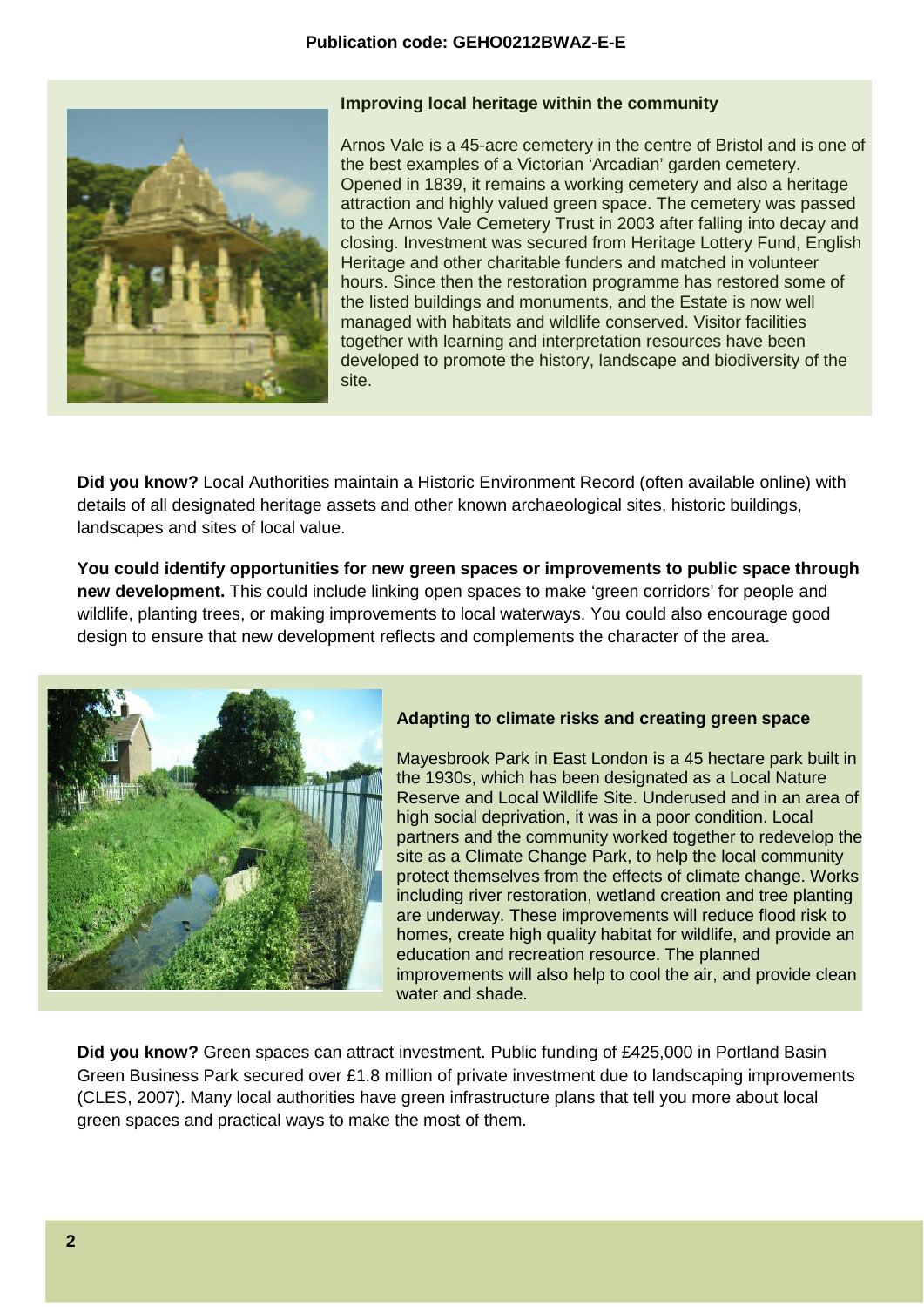#### **Publication code: GEHO0212BWAZ-E-E**



#### **Reducing flood risk and improving water quality**

Lamb Drove in Cambourne, South Cambridgeshire is a residential development of 35 affordable homes built by Cambridge Housing Society. It successfully showcased sustainable drainage systems (SuDS) as a viable and attractive alternative to more piped drainage systems. The SuDS measures included: water butts; permeable paving; a green roof; swales; detention basins; filter strips; and a retention pond. The scheme has reduced the impact of development on flood risk and improved water quality. The scheme resulted in an enhanced landscape for local residents and improved biodiversity and ecology. For examples of SuDS schemes see: [www.ciria.com/suds/case\\_studies.htm](http://www.ciria.com/suds/case_studies.htm)

You could help your area to manage environmental risks and improve its resilience to climate change through neighbourhood planning. By highlighting local problems and developing polices for land use, you could help your community to manage the risk of flooding by providing landscaping to manage and store water, and by promoting the use of sustainable drainage systems. Planting trees helps to create green spaces can store water, and provide shade for people and wildlife.

**Did you know?** 3.8 million properties could be susceptible to surface water flooding in England and Wales, including around one million also at risk from rivers or the sea.

**You could also help your community save money** through sustainable construction. Neighbourhood planning is an opportunity for communities to encourage efficient water and waste management systems in new buildings, and use locally sourced wood fuel for heating. You could also help to promote the use of wood and recycled materials in construction, and encourage energy efficiency measures for new builds. These measures will reduce the cost of construction for developers and help to reduce utility bills for those using the building. This will also help the environment by reducing emissions and improving air quality.

**Did you know? Every cubic metre of wood used as a substitute** for other building materials saves around two tonnes of carbon dioxide.



#### **Reducing fuel bills and using local resources wisely**

Barnsley's Communal Biomass Heating scheme uses waste wood from a local woodland management project to heat homes in the local community. It is the largest scheme of its kind in the UK. This has achieved savings on heating costs for residents and has reduced emissions from fuel combustion. The scheme helps to improve air quality, produces no soot and virtually no noise.

[http://www.forestry.gov.uk/pdf/yh-casestudies](http://www.forestry.gov.uk/pdf/yh-casestudies-barnselybiomass.pdf/$FILE/yh-casestudies-barnselybiomass.pdf)[barnselybiomass.pdf/\\$FILE/yh-casestudies-barnselybiomass.pdf](http://www.forestry.gov.uk/pdf/yh-casestudies-barnselybiomass.pdf/$FILE/yh-casestudies-barnselybiomass.pdf)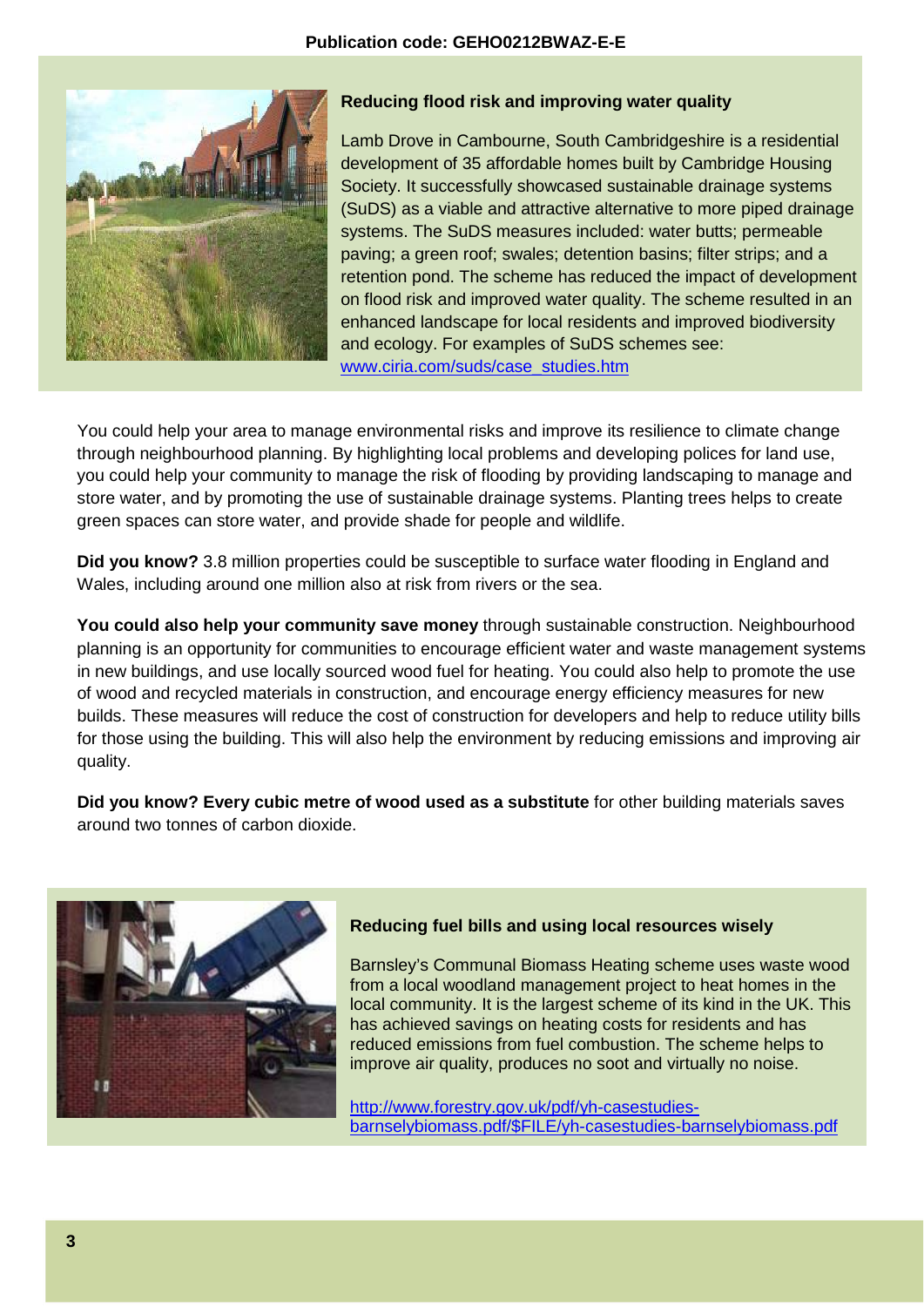## **Where to go for information about your local environment**

Information held by your local authority and used in the preparation of Local Plans is often the starting point for neighbourhood plans or orders (depending on how relevant and up to date the information is). Your local authority will be able to advise you further on this.

Other useful information may be available from local environmental records centres, the Historic Environment Record Centres or local environmental and amenity groups. You can also access a range of information and maps about the local environment on the following websites – see:

**What's in your backyard?:** Provides access to environmental data at a local level

[www.environment-agency.gov.uk/homeandleisure/37793.aspx](http://www.environment-agency.gov.uk/homeandleisure/37793.aspx)

**Your Right to Know**: Public Registers of environmental permits and licences

[www2.environment-agency.gov.uk/epr/](http://www2.environment-agency.gov.uk/epr/)

**Natural England:** Publications, maps and data on the natural environment

[www.naturalengland.org.uk/publications/default.aspx](http://www.naturalengland.org.uk/publications/default.aspx) 

**Nature on the map:** Maps about nature, including the location of designated sites

[www.natureonthemap.naturalengland.org.uk](http://www.natureonthemap.naturalengland.org.uk/)

**Multi-Agency Geographic Information for the Countryside:** Interactive map of environmental information

<http://magic.defra.gov.uk/>

**The Land Information Search:** Map based tool on land designations or features

[www.forestry.gov.uk/website/forestry.nsf/byunique/infd-6dfkmn](http://www.forestry.gov.uk/website/forestry.nsf/byunique/infd-6dfkmn) 

**English Heritage:** Finding and managing your local historic environment

[http://list.english-heritage.org.uk/,](http://list.english-heritage.org.uk/) [www.heritagegateway.org.uk](http://www.heritagegateway.org.uk/) and [www.helm.org.uk/](http://www.helm.org.uk/)

**Data on the historic environment** (Heritage Counts, Heritage at Risk)**:** 

<http://hc.english-heritage.org.uk/> &<http://www.english-heritage.org.uk/caring/heritage-at-risk/>

**Guidance on heritage and community-led planning:** [www.helm.org.uk/communityplanning](http://www.helm.org.uk/communityplanning)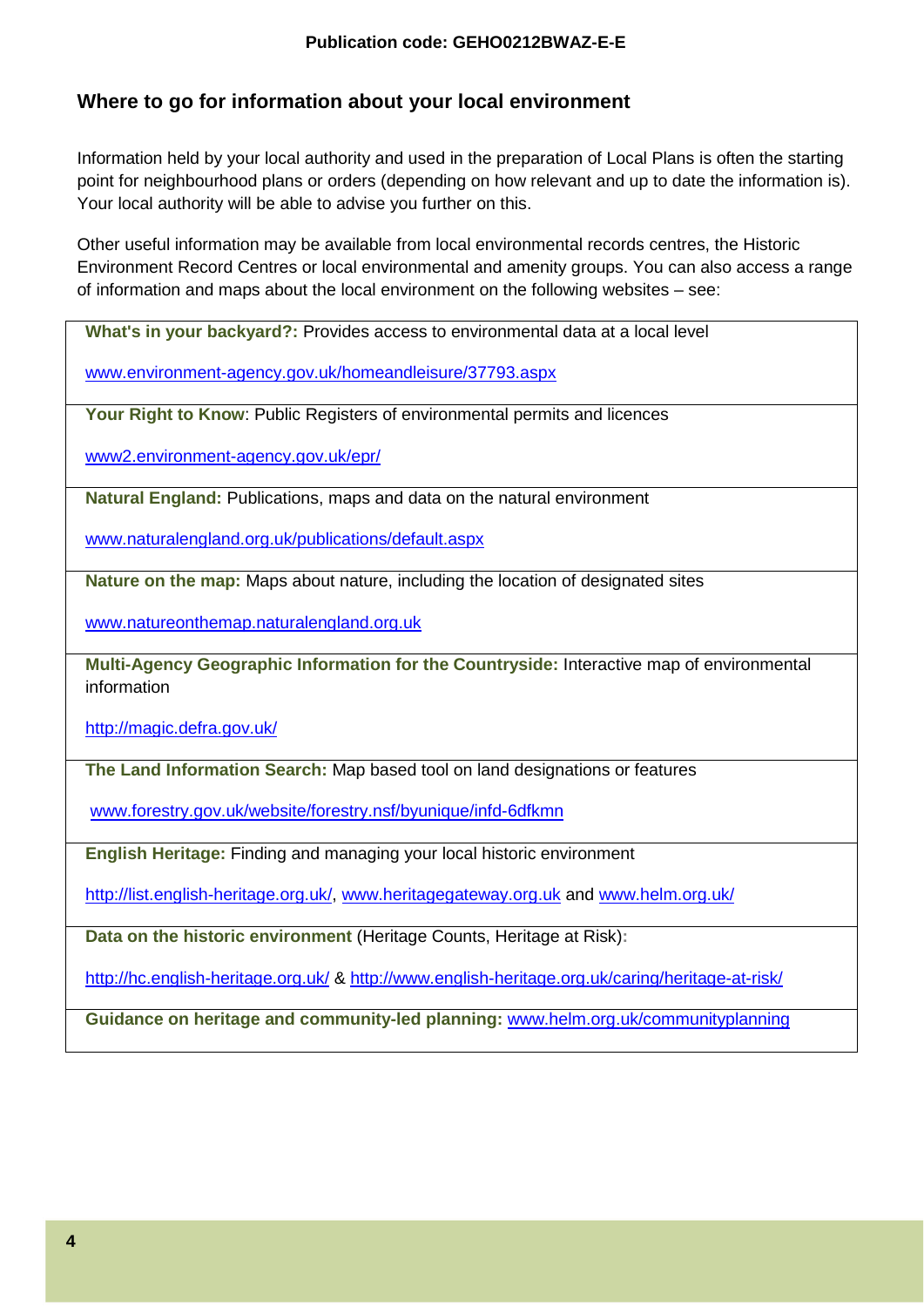## **Environmental assessment**

Neighbourhood plans may require a Strategic Environmental Assessment (SEA) or a Habitats Regulations Assessment (HRA). Neighbourhood plans could also lead to the need for a Sustainability Appraisal (incorporating SEA) and/or a HRA to be carried out on any significant amendments made to the relevant Local Plan. Neighbourhood development orders may require a more detailed Environmental Impact Assessment (EIA). Your local authority will be the first point of contact for discussions on environmental assessment and will be able to advise whether such assessments will need to be carried out. This will depend on whether the plan or order is likely to result in significant environmental risks.

The Environment Agency, Natural England and English Heritage are statutory consultees in England for SEA and EIA. Natural England is a statutory consultee for HRA and may be involved in providing data and information. In most cases it is likely that information from appraisals of Local Plans will be used in neighbourhood planning, depending on how up to date it is. Further information on environmental assessments is available at: [www.pas.gov.uk/pas/core/page.do?pageId=152450](http://www.pas.gov.uk/pas/core/page.do?pageId=152450)

### **When to consult us**

Your local authority will be your first point of contact, as your neighbourhood plan or development order will need to reflect the character and strategic elements of the Local Plan. In some cases you may be advised by your local authority to consult us prior to submitting your plan or order, as there may be particular risks relating to heritage or the natural environment which require our expertise.

|  |  | As a guide, you may need to consult us if your plan or order concerns the following issues: |
|--|--|---------------------------------------------------------------------------------------------|
|  |  |                                                                                             |

| <b>Issues</b>                                                                                                  | <b>Environmental Body</b>                      |
|----------------------------------------------------------------------------------------------------------------|------------------------------------------------|
| Development near the coast (if located within a                                                                | <b>Environment Agency</b>                      |
| 'coastal change management area').                                                                             | Telephone: 03708 506 506                       |
| Development which is carried out on land within flood                                                          | Website:                                       |
| zone two or three, or where critical drainage problems<br>have been notified to the local authority.           | www.environment-agency.gov.uk                  |
| Development on land which could be contaminated<br>land, or is in the vicinity of a permitted site.            | Email: enquiries@environment-<br>agency.gov.uk |
| Development near a main river or controlling the flow<br>of any river or stream, including hydropower schemes. |                                                |
| Development that may affect European wildlife sites or                                                         | <b>Natural England</b>                         |
| Sites of Special Scientific Interest (SSSI).                                                                   | Telephone: 0845 600 3078                       |
| Development that may affect protected species.                                                                 | Website:                                       |
| Development within, or that may affect, a National                                                             | www.naturalengland.org.uk                      |
| Park or Area of Outstanding Natural Beauty.                                                                    | Email: consultations@naturalengland.org.uk     |
|                                                                                                                |                                                |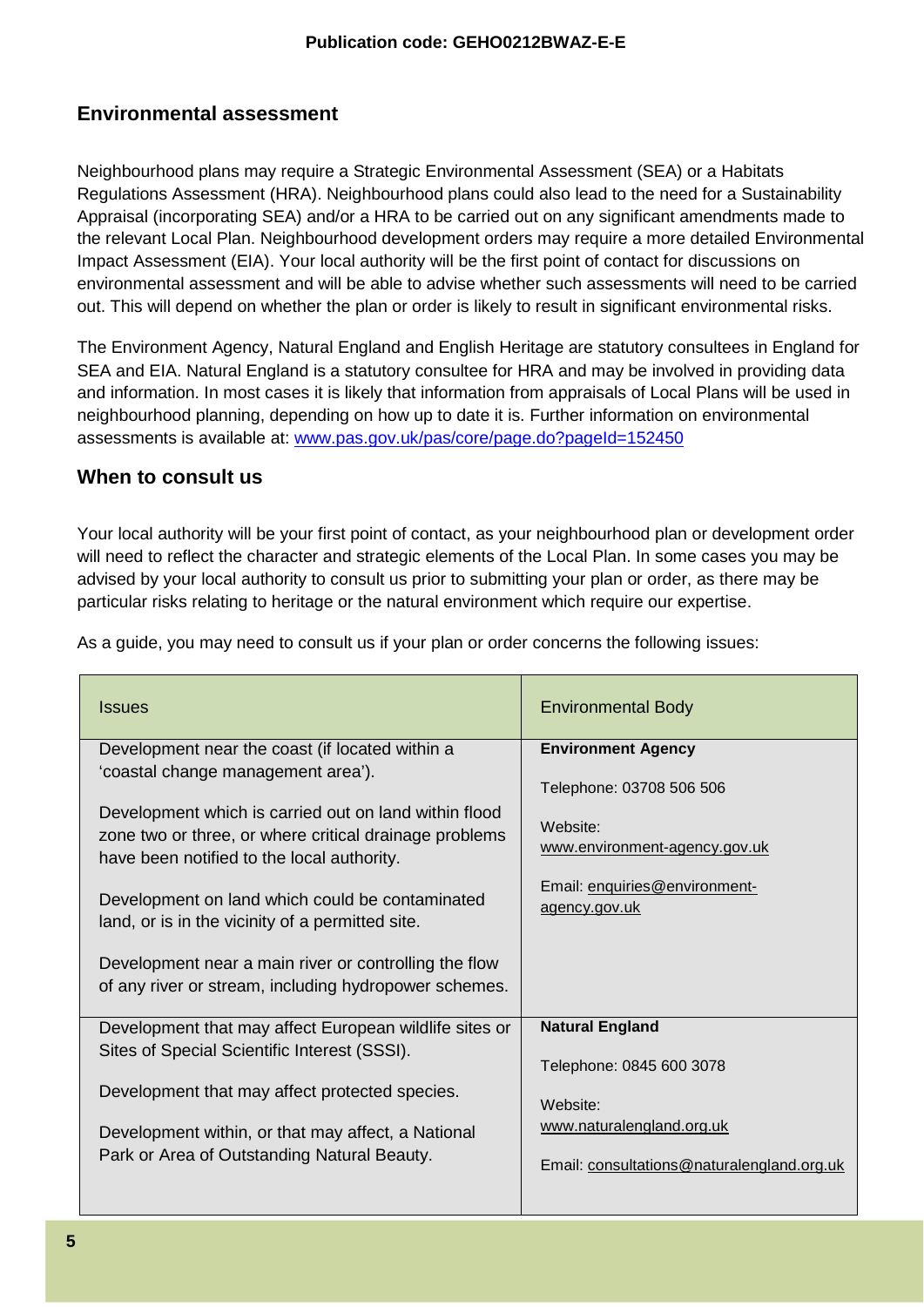| Publication code: GEHO0212BWAZ-E-E |  |
|------------------------------------|--|
|------------------------------------|--|

| Publication code: GEHOUZ1ZBWAZ-E-E                                                                                                                                                                                                                                                                                                                                                                                                                                                                                                                                                                  |                                                                                                           |
|-----------------------------------------------------------------------------------------------------------------------------------------------------------------------------------------------------------------------------------------------------------------------------------------------------------------------------------------------------------------------------------------------------------------------------------------------------------------------------------------------------------------------------------------------------------------------------------------------------|-----------------------------------------------------------------------------------------------------------|
| Development within 500m of an ancient woodland.                                                                                                                                                                                                                                                                                                                                                                                                                                                                                                                                                     | <b>Forestry Commission</b>                                                                                |
| Woodland creation, deforestation, forest road<br>operations and tree felling.<br>Grants for woodland planting.                                                                                                                                                                                                                                                                                                                                                                                                                                                                                      | Telephone:<br>0845 3673787<br>Website: www.forestry.gov.uk<br>Email: Email: fcengland@forestry.gsi.gov.uk |
| Developments which affect: the setting of a Grade I or<br>II* listed building; the site of a scheduled monument;<br>the character or appearance of a conservation area<br>(over a certain size or height); or a Grade I or II*<br>registered park or garden.<br>Listed building consent applications relating to a<br>Grade I or II* building, or for total or substantial<br>demolition of a Grade II listed building.<br>All applications for scheduled monument consent.<br>Greater London - a wider range of applications,<br>including the demolition of a building in a conservation<br>area. | <b>English Heritage</b><br>Telephone:<br>0870 333 1181<br>Website:<br>www.english-heritage.org.uk         |